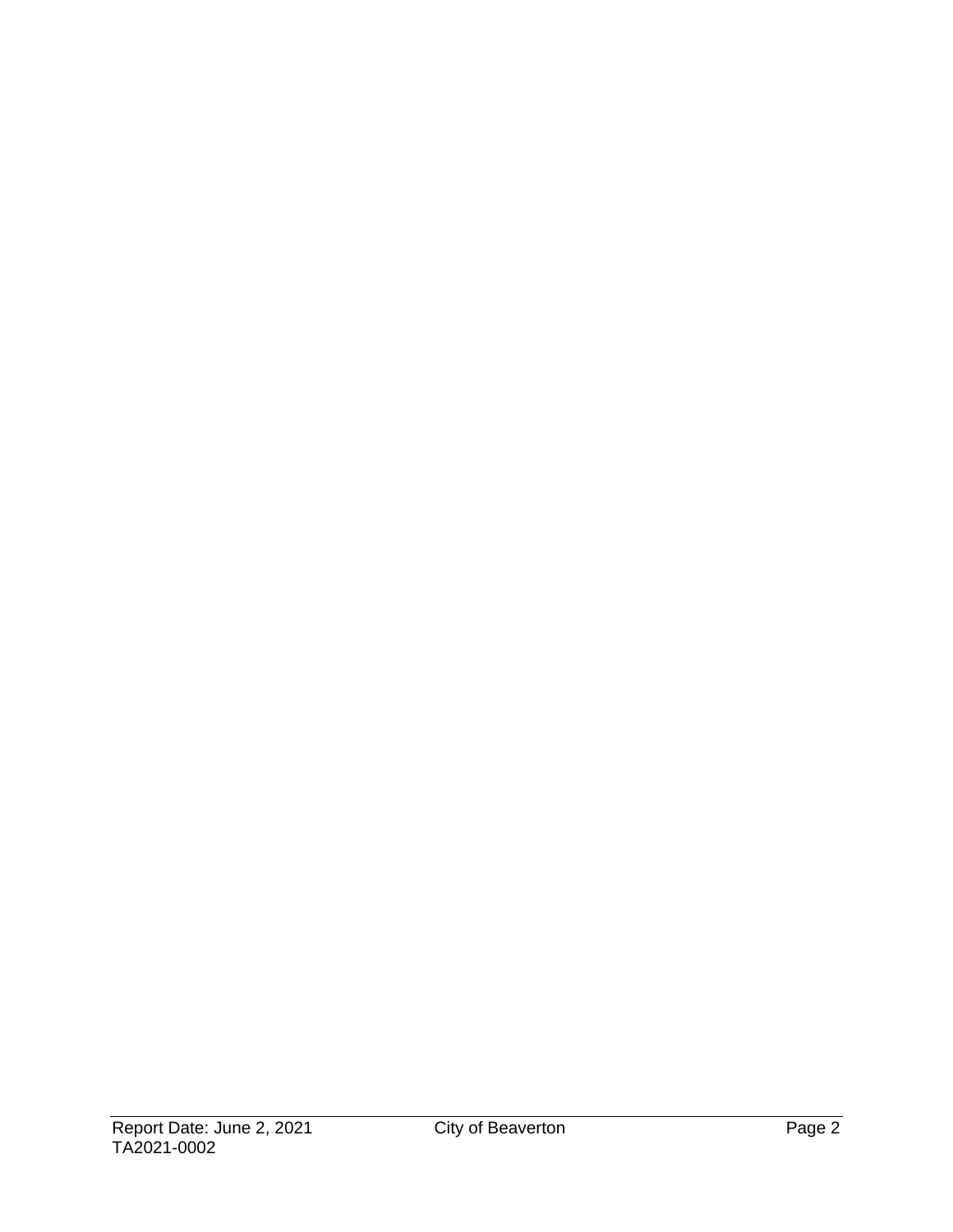## **Table of Contents**

#### **Exhibits**

#### **Exhibit 1. Materials submitted by Staff**

- Exhibit 1.1 Text Amendment Background and Summary (page 4 of this document)
- Exhibit 1.2 Analysis Table of Proposed Amendments to the Development Code (page 5 of this document)

Exhibit 1.3 Proposed Development Code Text (page 5 of this document)

Exhibit 1.4 Text Amendment Application

#### **Exhibit 2. Public Comments**

Exhibit 2.1 Letter and document from Hayley K. Siltanen, received May 11, 2021

## **Public Comments**

One public comment was received prior to the date of this report. Hayley Siltanen's letter received May 11, 2021 expresses support for the proposed text amendment. Suggested findings in response to the approval criteria in the Beaverton Development Code were also provided. Both can be found in Exhibit 2.1.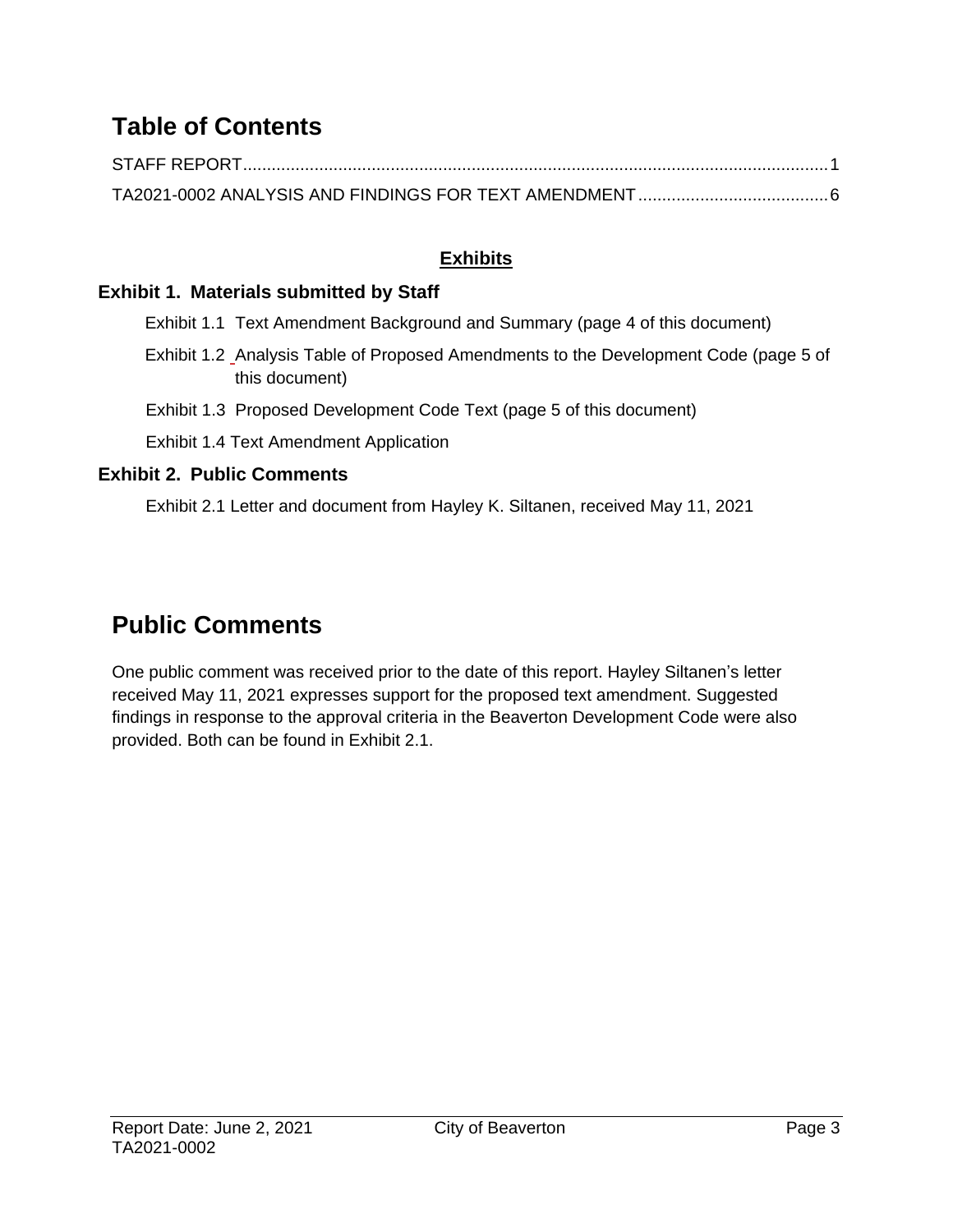## **Exhibit 1.1 Text Amendment Background and Summary**

When the COVID-19 pandemic hit in early 2020, the real estate and construction industries were among those seriously impacted. Many projects with land use approval, site development permits, and building permits had difficulty moving ahead on a regular timeline due to disruptions in the supply chain and dramatic changes in the cost of building materials, uncertainty over market conditions that impacted financing, and operational and workforce challenges related to social distancing mandates. In addition, the fees associated with new permit applications can increase financial impacts to projects.

Other jurisdictions have provided similar relief during COVID, as was also the case following the 2008 financial crisis. For example, Portland implemented an initiative in 2020 with the Expiration Date Extension Project, granting extensions of up to 42 months for projects originally approved in the three years prior to COVID.

Land Use approvals granted under the Beaverton Development Code are constrained by state law, which requires permit timeframes be strictly applied. Once granted, Land Use approvals are valid for differing time periods prior to vesting depending on the application. For example, a Type 1 Design Review decision is valid for only one year, while a phased Planned Unit Development decision is valid for five years. Timelines for expiration of Land Use decisions can be found in Beaverton Development Code Section 50.90. If a decision is vested prior to expiration by either establishing a use or completing substantial construction (completed building footings) then it remains effective until the project is completed. Some, but not all, Land Use decisions may be extended if the approval criteria can be met, including payment of the application fee. However, not all Land Use decisions are eligible for extension. In addition, the approval criteria for extending decisions were not written with a global pandemic in mind and may not allow for extension of all Land Use decisions.

To address this, staff proposes an amendment to the Beaverton Development Code that would automatically extend the validity of Land Use approvals for a time equivalent to the duration of the COVID-19 state of emergency, and a resolution allowing fees paid for extension applications already submitted and/or approved to be refunded. The proposed approach would be retroactive to the beginning of the COVID-19 State of Emergency, so Land Use decisions in force during that time which may have expired would be automatically extended. The proposed text amendment is detailed in Exhibit 1.3.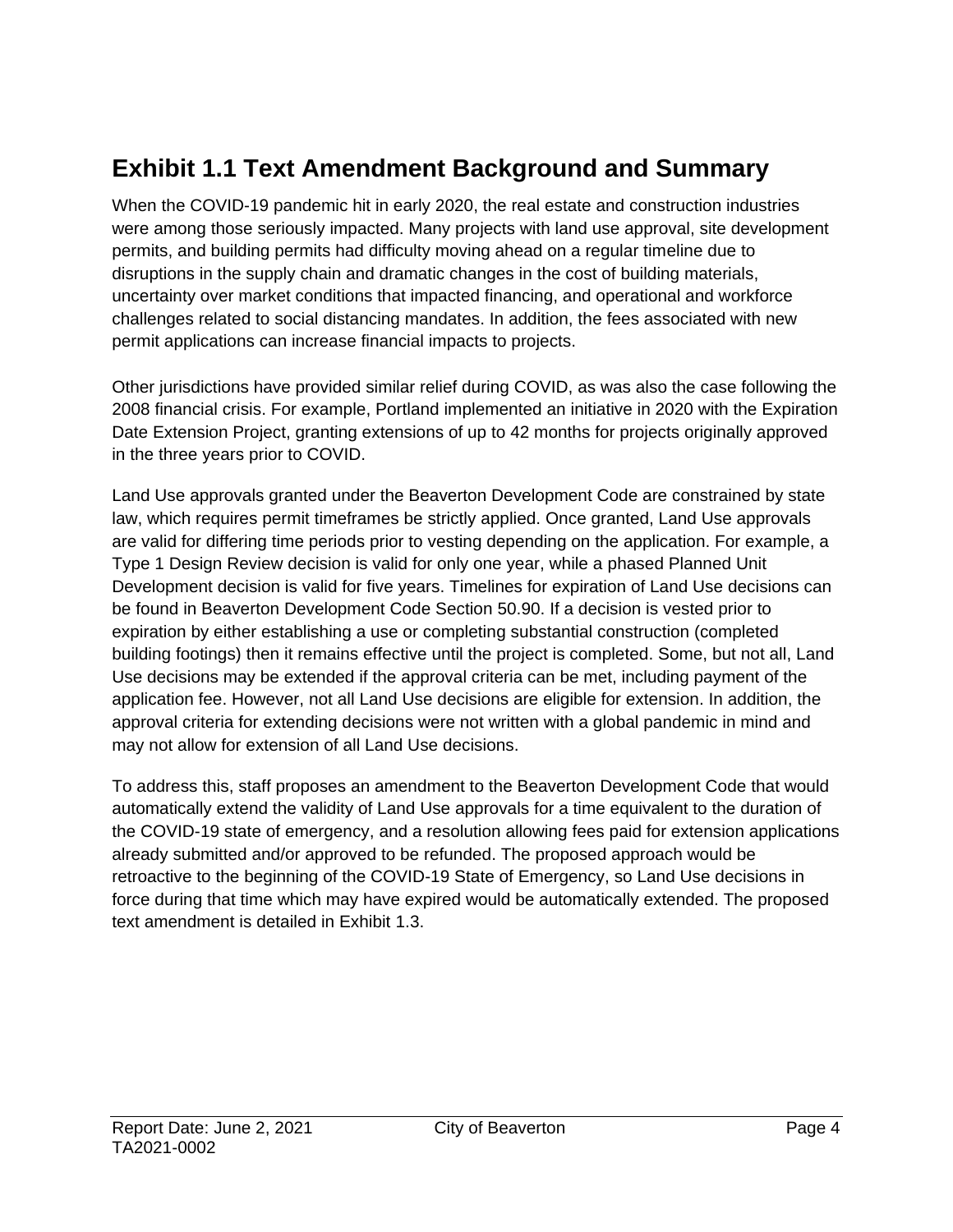## **Exhibit 1.2 Analysis of Proposed Amendments to the Development Code**

Proposed new language is **underlined** Proposed deleted language is stricken

| <b>Proposed Text Amendment</b>                                                                                                                                                                                                                                                                                                       | <b>Staff Comments</b>                                                                                                                                                                              |  |  |
|--------------------------------------------------------------------------------------------------------------------------------------------------------------------------------------------------------------------------------------------------------------------------------------------------------------------------------------|----------------------------------------------------------------------------------------------------------------------------------------------------------------------------------------------------|--|--|
| <b>Chapter 50 - Procedures</b>                                                                                                                                                                                                                                                                                                       |                                                                                                                                                                                                    |  |  |
| 50.90. Expiration of a Decision<br>Because of the COVID-19 crisis, the time period for<br><u>5</u> .<br>final decisions to expire shall be tolled from March 13.<br>2020 until December 31, 2021. For purposes of this<br>section, "toll" means to stop the running of the time<br>period, resulting in an automatic time extension. | This will provide relief for projects with land<br>use decisions impacted by the COVID-19<br>pandemic by automatically extending the<br>validity of land use decisions for this<br>defined period. |  |  |

### **Exhibit 1.3 Proposed Development Code Text**

Proposed new language is **underlined** Proposed deleted language is stricken

50.90.1. Expiration of a Decision

Except as otherwise specifically provided in a specific decision or in this Code, a final decision made pursuant to this Chapter shall expire automatically on the following schedule unless the approval is enacted either through construction or establishment of use within the specified time period.

\* \* \*

5. Because of the COVID-19 crisis, the time period for final decisions to expire shall be tolled from March 13, 2020 until December 31, 2021. For purposes of this section, "toll" means to stop the running of the time period, resulting in an automatic time extension.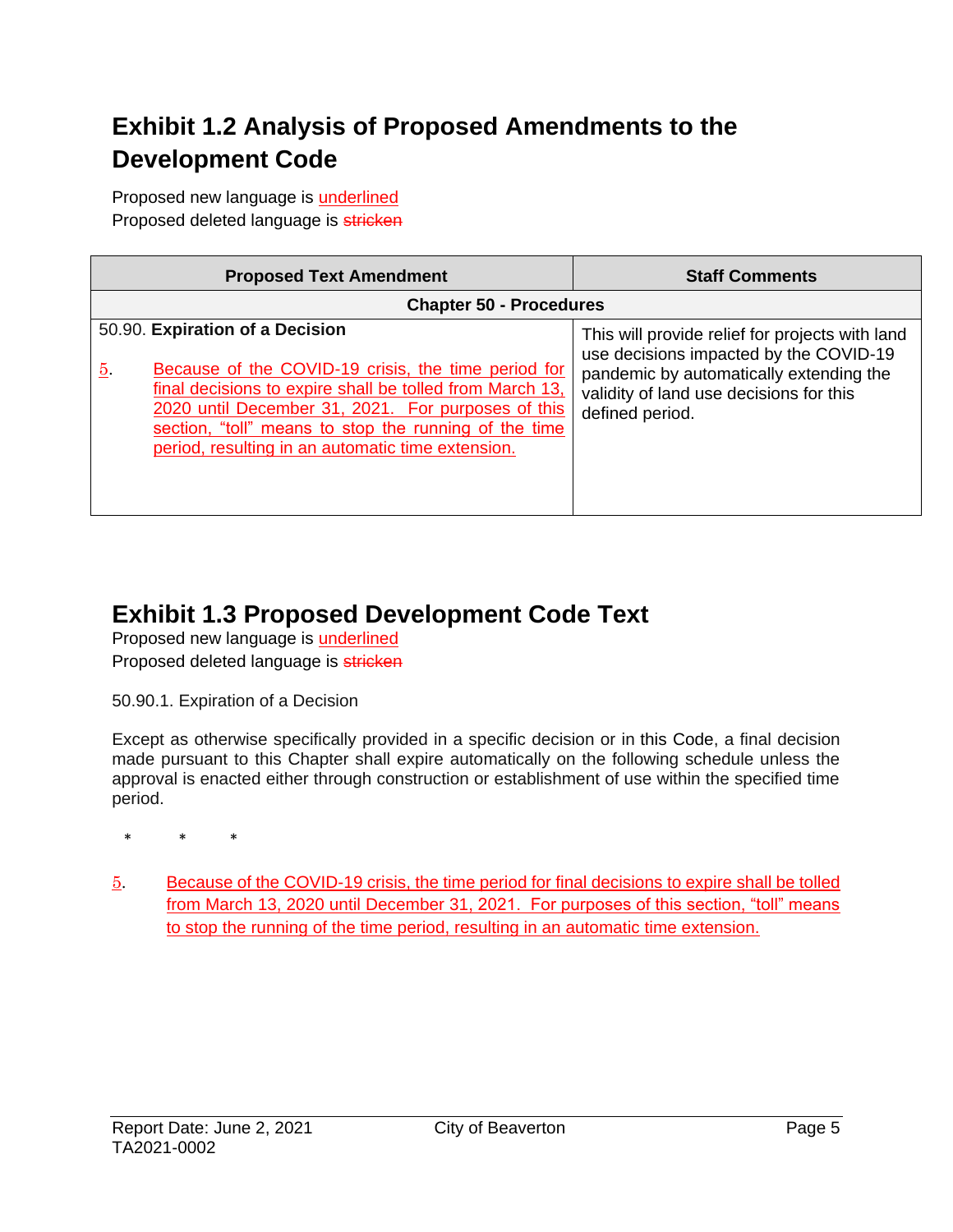# <span id="page-5-0"></span>**TA2021-0001 ANALYSIS AND FINDINGS FOR TEXT AMENDMENT**

**Recommendation:** Based on the facts and findings presented below, staff recommends the Planning Commission review the proposal, take public testimony, deliberate on the proposal, and make a recommendation to City Council.

# Section 40.85.05 Purpose

The purpose of a Text Amendment application is to provide a mechanism for [legislative](http://online.encodeplus.com/regs/beaverton-or/doc-view.aspx?pn=0&ajax=0&secid=1081) amendments to the Development Code. It is recognized that such amendments may be necessary from time to time to reflect changing community conditions, needs, and desires, to fulfill regional obligations, and to address changes in the law. This Section is carried out by the approval criteria listed herein.

# Section 40.85.15.1.C Approval Criteria:

Section 40.85.15.1.C of the Code specifies that in order to approve a Text Amendment application, the decision-making authority shall make findings of fact that all the criteria specified in Section 40.85.15.1.C.1-7 are satisfied. The following findings apply to the City's proposed amendment to Section 50.90, to toll the expiration period for final land use decisions during the period from March 13, 2020 until December 31, 2021 in response to the COVID-19 pandemic:

## **Section 40.85.15.1.C.1**

*The proposal satisfies the threshold requirements for a Text Amendment application*.

### FINDING:

Section 40.85.15.1.A specifies that an application for a text amendment shall be required when there is proposed any change to the BDC, excluding changes to the zoning map. Land Use application TA2021-0002 proposes to amend the Development Code to toll the time period for final land use decisions satisfies the threshold requirements for a text amendment.

**Conclusion:** Therefore, staff finds the amendment meets the criterion for approval.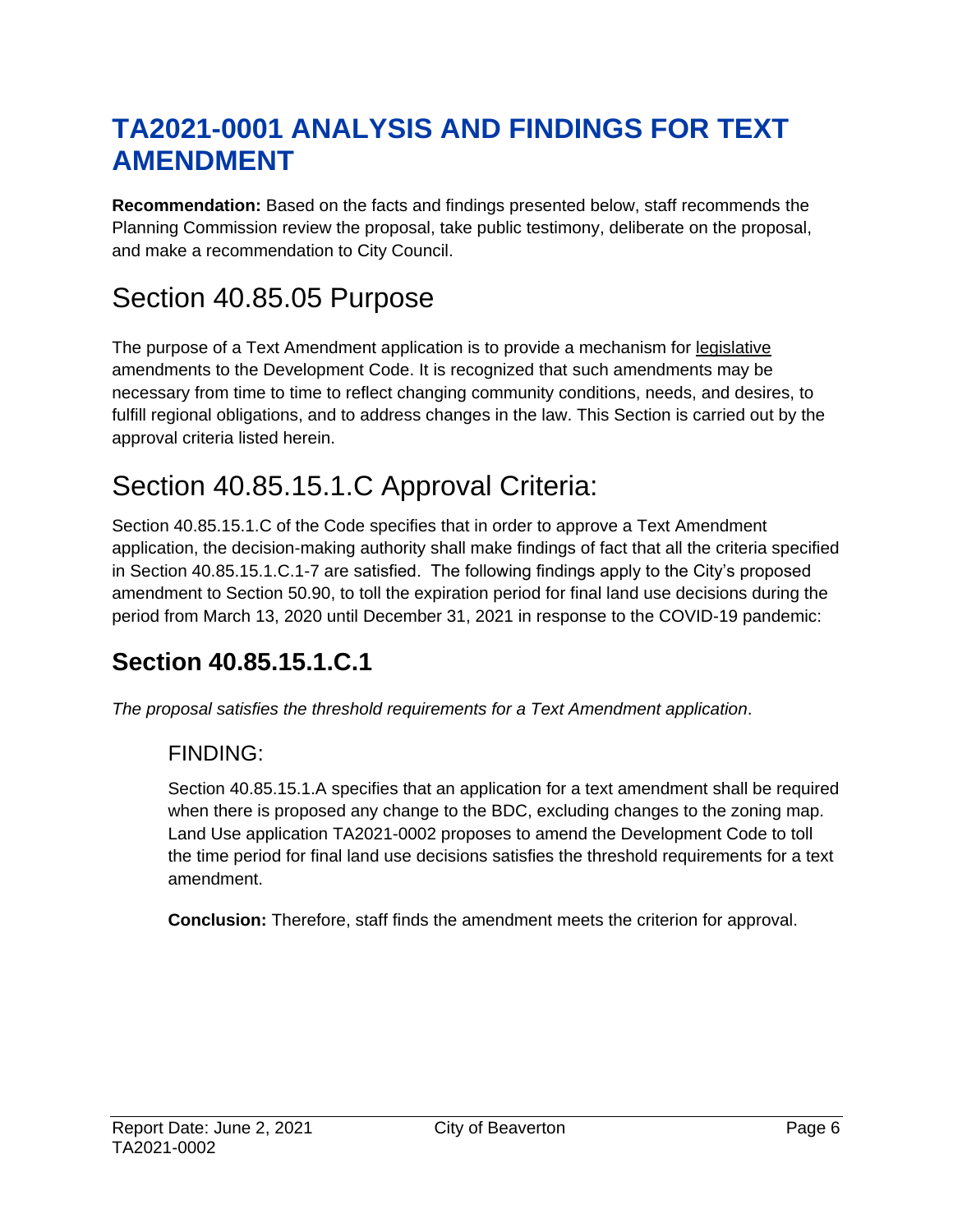## **Section 40.85.15.1.C.2**

*All City application fees related to the application under consideration by the decision-making authority have been submitted.*

### FINDING:

Policy Number 470.001 of the City's Administrative Policies and Procedures manual states that fees for a City initiated application are not required where the application fee would be paid from the City's General Fund. The Planning Division, which is a General Fund program, initiated the application. Therefore, the payment of an application fee is not required.

**Conclusion:** Therefore, staff finds the criterion is not applicable to the amendment.

## **Section 40.85.15.1.C.3**

*The proposed text amendment is consistent with the provisions of the Metro Urban Growth Management Functional Plan*.

### FINDING:

Metro's Urban Growth Management Functional Plan (UGMFP) is the document that defines how local governments are to implement the Metro Regional Goals and Objectives. The UGMFP is made of 11 titles. The applicable titles are addressed below:

Title 1: Requirements for Housing and Employment Accommodations Title 2: Regional Parking Policy (Repealed and moved to Title 4 of the Regional Transportation Functional Plan (RTFP)) Title 3: Water Quality and Flood Management Title 4: Industrial and Other Employment Areas Title 5: Neighbor Cities and Rural Reserves Title 6: Centers, Corridors, Station Communities and Main Streets Title 7: Housing Choice Title 8: Compliance Procedures Title 9: Performance Measures (Repealed) Title 10: Functional Plan Definitions Title 11: Planning for New Urban Areas Title 12: Protection of Residential Neighborhoods Title 13: Nature in Neighborhoods Title 14: Urban Growth Boundary

The City is required to bring its land use regulations into conformance with the UGMFP. The Code has been amended to incorporate several policies of the UGMFP. The proposed amendment is a minor amendment to the Code that is not in conflict with the UGMFP. Therefore, the proposed text amendment is consistent with the applicable provisions of the UGMFP.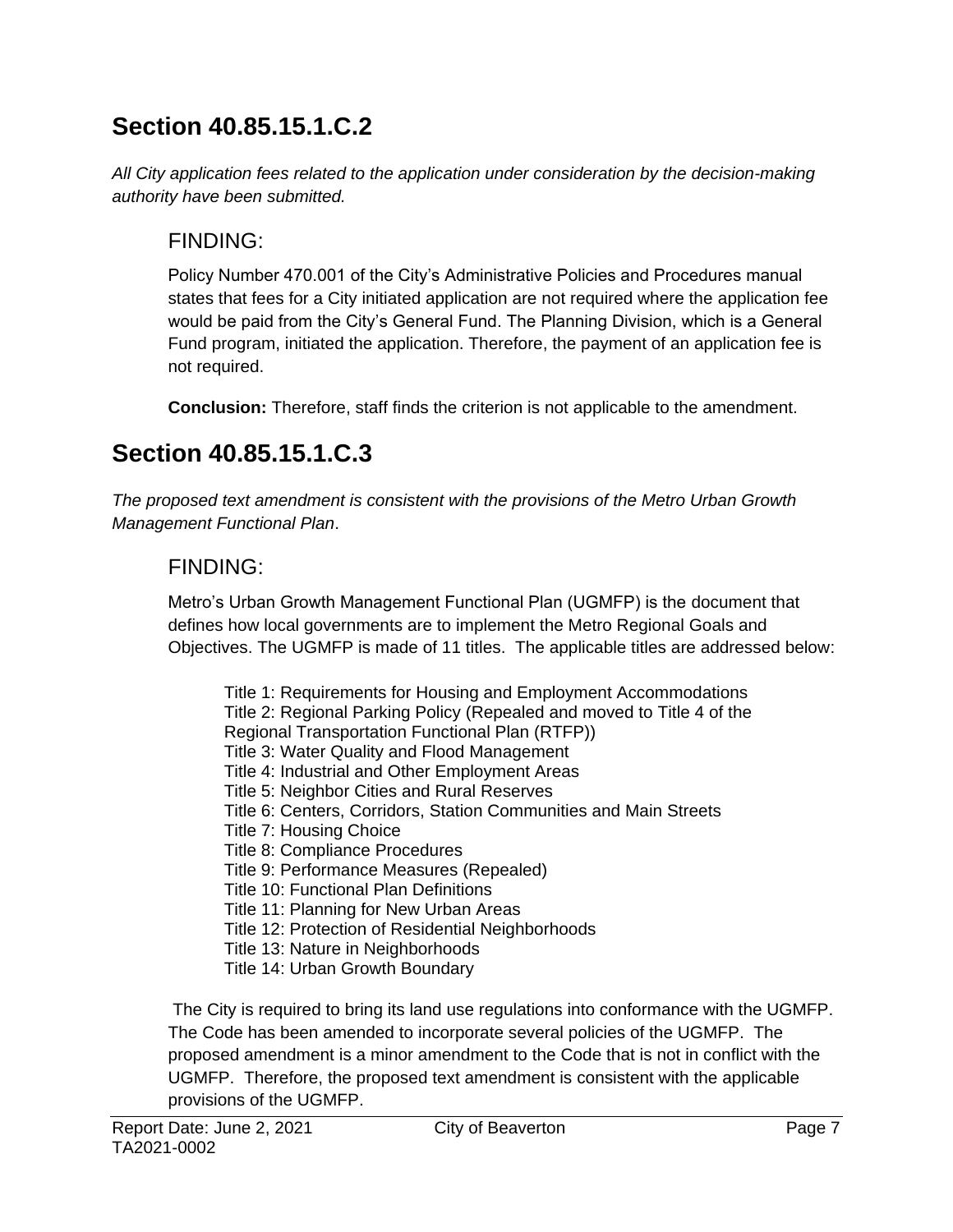**Conclusion:** Staff finds that the proposed text amendment is consistent with the applicable provisions of the UGMFP. Therefore, staff finds the amendment meets the criterion for approval.

## **Section 40.85.15.1.C.4**

*The proposed text amendment is consistent with the City's Comprehensive Plan*.

### FINDING:

Beaverton's Comprehensive Plan provides policy direction on matters related to future growth and physical development of the city including land use, economy, transportation, housing, natural resources, and other relevant topics. Oregon state law requires all cities and counties to prepare and adopt comprehensive plans that are consistent with Statewide Planning Goals. The applicable chapters of the Comprehensive Plan are addressed below.

The Comprehensive Plan includes four major themes: livability, equity, sustainability, and resiliency. The text amendment supports the theme of "equity" by keeping projects that are in the design and permitting stages of development moving forward during the economic disruption caused by COVID-19. The text amendment is likewise consistent with the theme of "resiliency." The text amendment is a response to an unanticipated health and economic disaster. The amendment provides resilience for the development and construction market, an important sector of the City's economic system. This response reduces risk and improves the ability of individuals, communities, and economic systems to withstand, recover from, and adapt to changes from natural hazards and human-made disasters.

#### Chapter 2: Community Involvement Element

*Goal 1: The Planning Commission, City Council, and other decision making bodies shall use their best efforts to involve the community in the planning process.*

Following the procedures outlined in the Development Code, notice of the proposed text amendment was sent to all NAC chairs, the Chair of the BCCI, Washington County's Department of Land Use and Transportation, and the Department of Land Conservation and Development. Copies of the hearing notice were posted at City Hall and the City Library, and published in the newspaper, consistent with Type 4 noticing requirements. A notice was also posted on the city's website.

#### Chapter 3: Land Use

*Goal 3.1.1. Encourage development and land use patterns that support a variety of transportation options*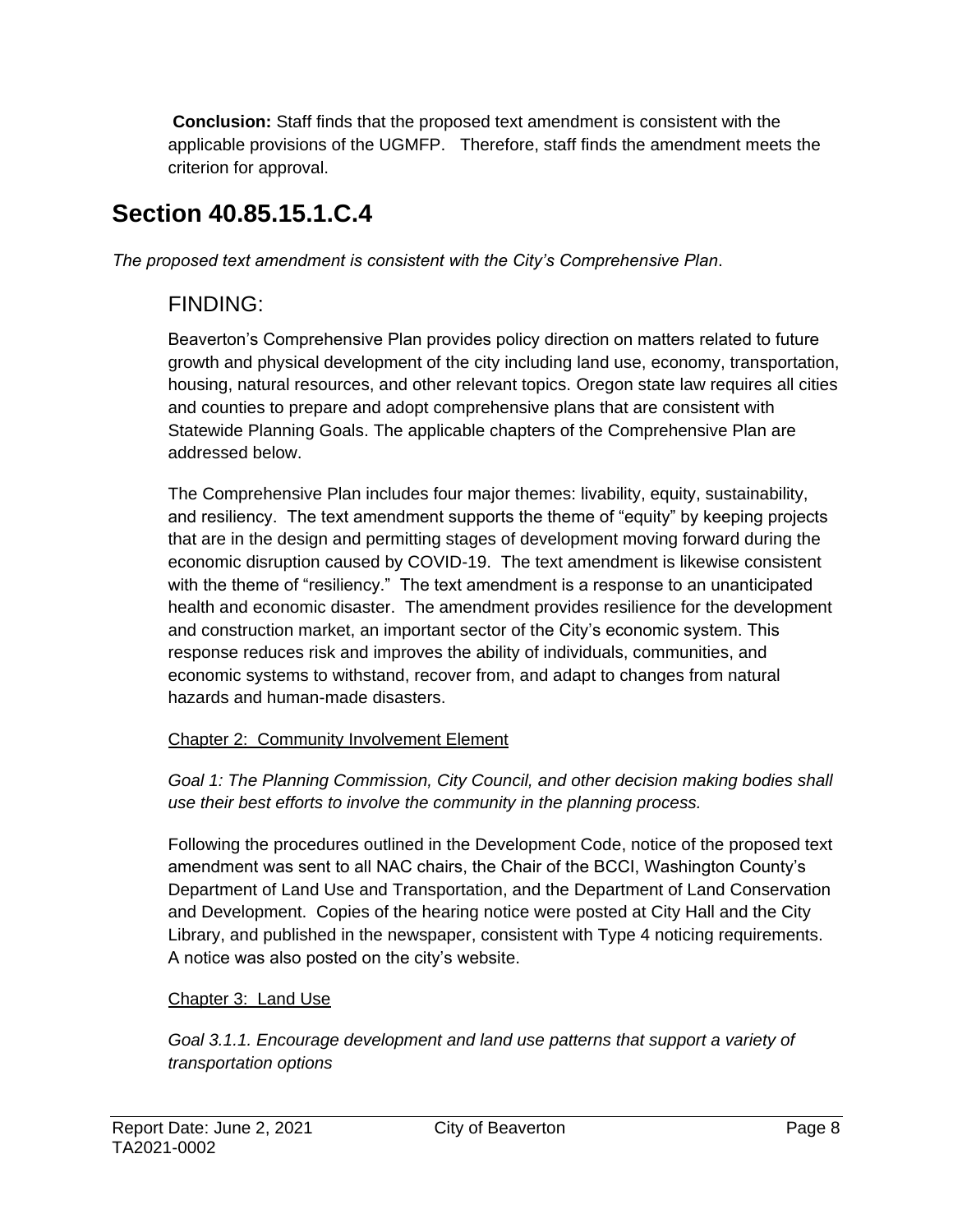Goal 3.1.1 concerns land use patterns that influence transportation options and choices. The text amendment is administrative in nature and does not affect how the goals and policies of the Comprehensive Plan are implemented with land use designations.

#### *Goal 3.2.1 Provide for thoughtful and strategic infill and redevelopment*

Goal 3.2.1. addresses policies for infill and redevelopment. The text amendment extends the timelines for land use processes. It does not affect standards for infill or redevelopment.

#### *Goal 3.3.1 Promote sustainable development, resilience, and resource protection*

Goal 3.3.1 sets policies for development that mitigates and adapts to climate change impacts, reduces energy and resource consumption in buildings, reduces the energy and fossil fuel consumption associated with transportation, connects people to the environment, protects people, anticipates natural events and disasters, and improves the community's ability to prepare for, adapt to, and recover from potential shocks and stresses. The text amendment is process oriented. The text amendment does not change any development standards or resource standards.

*Goal 3.4.1 Provide effective and inclusive planning and development review services*

#### *Policies:*

*a) Ensure that development regulations are consistent with and implement the Comprehensive Plan.*

*b) Ensure that land use planning, notification, and public involvement procedures and processes are inclusive and provide meaningful opportunities for engagement by all community members.*

*c) Expand outreach to under-represented populations and increase participation in community activities by posting event and service notices in multiple venues and providing information in multiple languages, consistent with the city's language access practices.*

*d) Apply zoning districts consistent with Comprehensive Plan policies; applicable Community Plans; adopted Comprehensive Plan designations, as identified in the Comprehensive Plan and zoning district matrix, below; and the following policies.*

*e) Where a land use approval requires demonstration of consistency with the policies of the Comprehensive Plan, the policies of the adopted Comprehensive Plan designation shall apply, regardless of whether the zone is listed as an implementing zone for the applicable Comprehensive Plan designation.*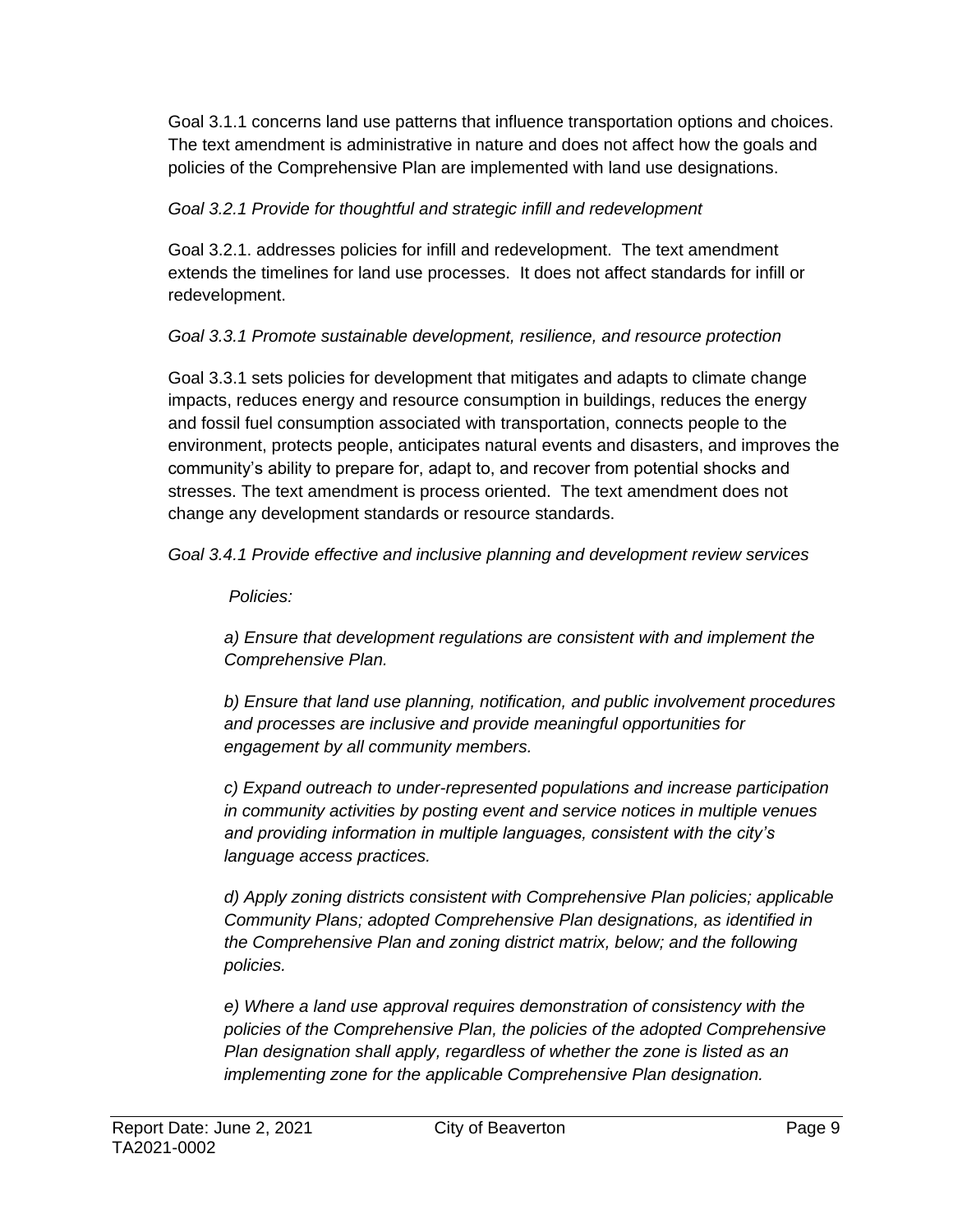These findings demonstrate how the text amendment is consistent with the Comprehensive Plan goals and policies, including advancing multiple goals and utilizing regulatory implementation tools that promote current and future interests, provide certainty in terms of development entitlements while allowing flexibility in uncertain times.

*Goal 3.4.2 Coordinate with Washington County on planning for the Urban Planning Area*

The text amendment is process oriented and does not impact any plans or coordination for the Urban Planning Area.

#### *Goal 3.5.1 Recognize unique needs of different parts of the city through Community Plans*

The text amendment is process oriented and does not change any Community Plans.

*Goal 3.6.1 Support pedestrian-oriented mixed use areas*

*Goal 3.6.2 Downtown Regional Center: Create and strengthen a vibrant downtown and central area for Beaverton*

*Goal 3.6.3 Town Centers: Provide for a compact, integrated mix of uses that creates a complete community and supports walking and biking*

*Goal 3.6.4 Station Communities: Encourage development and redevelopment around*  light rail stations that leverages proximity to light rail as an amenity for urban *living/working and supports a variety of transportation modes*

*Goal 3.6.5 Mixed Use Corridor: Promote a mix of residential and commercial uses that complement and serve adjacent neighborhoods in a pedestrian-friendly environment*

Goals 3.6.1 through 3.6.5 provide goals and policies for mixed use areas. The text amendment applies city-wide and does not change the comprehensive plan designations or regulations affecting any currently designated mixed use lands.

*Goal 3.7.1 Enhanced Commercial Centers and Corridors*

*Goal 3.7.2 Regional Commercial: Provide suitable locations for commercial uses that serve the broader region and require large sites, significant access and visibility*

*Goal 3.7. 3 Community Commercial: Provide for commercial services that serve the surrounding community, with limited auto-oriented uses*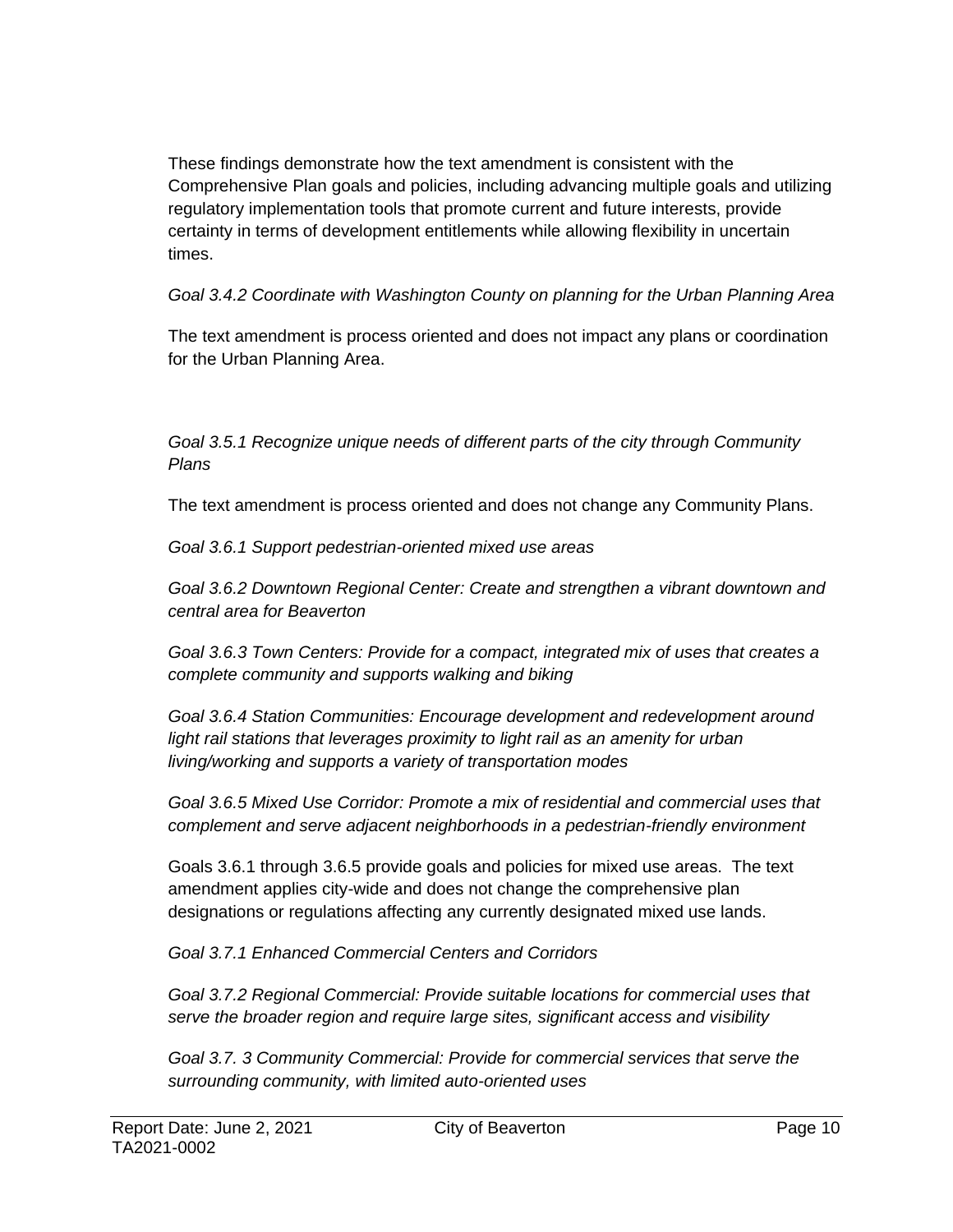*Goal 3.7.4 Neighborhood Center: Provide opportunities for small-scale commercial development that serves adjacent neighborhoods*

Goals 3.7.1 through 3.7.4 provide goals and policies for commercial centers and corridors. The text amendment applies city-wide and does not change the comprehensive plan designations or regulations affecting any currently designated commercial use lands.

#### *Goal 3.8.1 Complete and livable Neighborhoods*

*Goal 3.8.2 Low and Standard Density Neighborhoods: Provide residential neighborhoods that emphasize detached housing and integrate parks, schools, and other community institutions*

*Goal 3.8.3 Medium and High Density Neighborhoods: Provide for a variety of housing types and higher residential densities in areas with more amenities and transit service*

Goals 3.8.1 through 3.8.3 provide goals and policies for neighborhoods, which generally prioritize residential uses and compatible non-residential uses. The text amendment applies city-wide and does not change the comprehensive plan designations or regulations affecting any currently designated neighborhood use lands.

*Goal 3.9.1 Successful employment lands*

*Goal 3.9.2 Employment Areas: Provide desirable locations for mix of office and flexible employment space and complementary uses*

*Goal 3.9.3 Industrial Areas: Accommodate industrial and manufacturing uses that may conflict with housing and uses that draw the general public*

Goals 3.9.1 through 3.9.3 provide goals and policies for employment and industrial areas. The text amendment applies city-wide and does not change the comprehensive plan designations or regulations affecting any currently designated employment or industrial use lands.

#### Chapter 4: Housing

*Goal 4.1.1 Provide an adequate supply of housing to meet future needs*

*Policies:*

*h) Provide an efficient, consistent, and reliable development review process*

*Goal 4.2.1 Provide a variety of housing types that meet the needs and preferences of residents*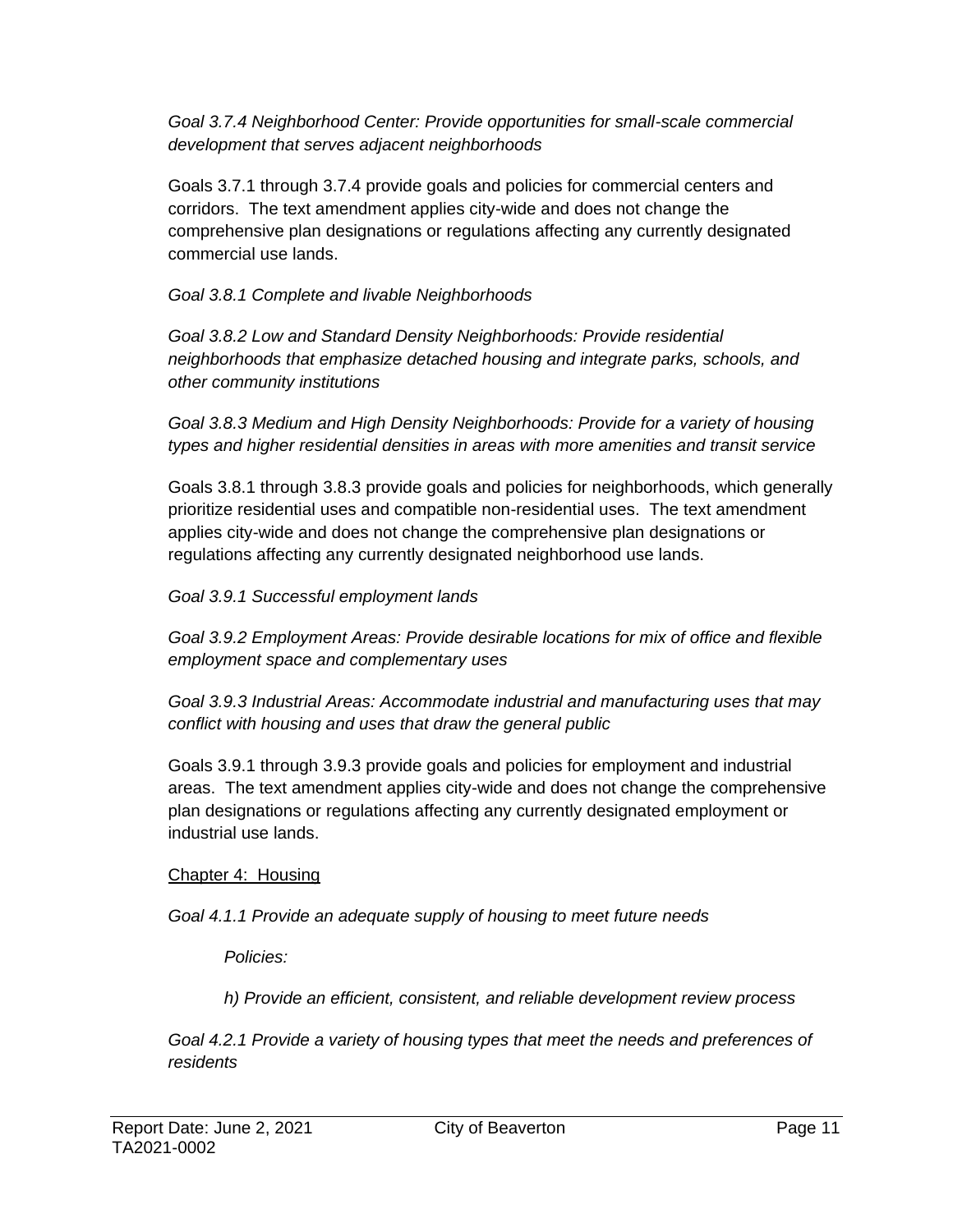*Goal 4.3.1: Increase the supply of housing in and near Beaverton's Downtown Regional Center*

*Goal 4.4.1: Encourage the development and preservation of fair and affordable housing*

*Goal 4.5.1: Ensure that Beaverton continues to be one of the most livable communities in the region*

Chapter 4 of the Comprehensive Plan establishes goals and policies to help the city meet the housing needs of current and future residents in a manner consistent with the Comprehensive Plan's major themes - livability, equity, sustainability, and resiliency.

The text amendment supports these housing goals by tolling the expiration period of approved land use actions, which includes housing development. The text amendment improves the efficiency of the development review process by preserving staff resources for review of new development applications, including residential development applications, rather than having staff resources diverted to extension applications or applications that would be required to be refiled if they expired. The disruption to the national and regional economy due to the COVID-19 pandemic is creating uncertainty for residential development projects. This amendment will alleviate some of that uncertainty, and better enable these projects to move forward. The risk of not extending this timeframe is that projects become less feasible, and consequently may not get built, or are saddled with additional costs associated with pursuing an extension or refiling an application.

The text amendment provides flexibility for applicants impacted by the COVID-19 pandemic. This flexibility will allow proposed housing projects that may have been delayed or abandoned to instead proceed, expanding the housing supply.

#### Chapter 5: Public Facilities and Services

The goals and policies in Chapter 5 generally address provision of public services, and adequacy of services as it relates to growth and development. These goals and policies are not applicable because they guide public agencies that provide public facilities on how those facilities should be provided or address site design. The text amendment is process oriented and administrative in nature. This amendment does not include changes to any programs or regulations that implement the goals and polices in Chapter 8 and does not address site design or availability of services.

#### Chapter 6: Transportation

The goals and the policies in Chapter 6 generally address transportation needs, improvements, programming, funding priorities and maintenance. The text amendment does not change the classification of any existing or proposed transportation facility, does not change the standards implementing a functional classification system, does not address the design and use of public streets or manage the right of way, and does not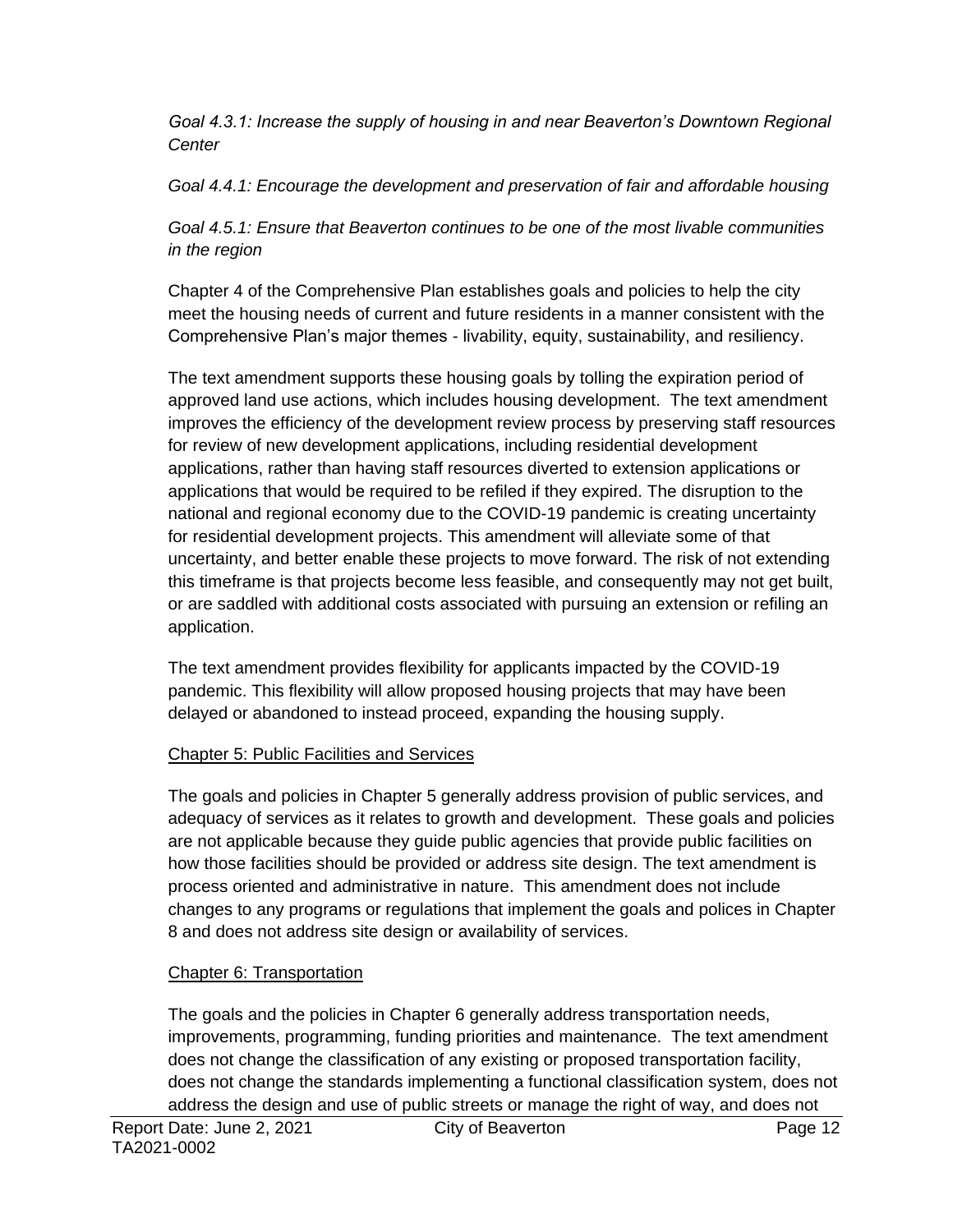change or require changes to the Transportation System Plan. The goals and policies of Chapter 6 are not affected by the text amendment.

#### Chapter 7: Natural, Cultural, Historic, Scenic, Energy and Groundwater Resources

The goals and policies in Chapter 7 focus on regulations and programs designed to protect natural, cultural, historic, scenic, energy and groundwater resources. The text amendment is process oriented and administrative in nature, and it does not include any changes to the programs and regulations that implement the resource-protection goals in Chapter 7. The text amendment likewise does not address site design or design standards. For those reasons, the goals and policies in Chapter 7 are not applicable to the text amendment.

#### Chapter 8: Environmental Quality and Safety

Chapter 8 contains goals and policies intended to protect and maintain the condition of air, water, and land resources and to protect public safety by prohibiting or regulating development of land in hazardous areas or by managing the hazards to protect existing development. The text amendment is process oriented and administrative in nature, and it does include any changes to the environmental quality and safety standards that implement the goals and policies in Chapter 8. Accordingly, the goals and policies in Chapter 8 do not apply to the text amendment.

#### Chapter 9: Economy

#### *Goal 9.1.1 Maximize efficient use of the city's employment land*

*Goal 9.2.1 Provide Programs and Services that Support Existing Businesses and Attract New Businesses*

*h) Help businesses navigate the local, regional, state and federal regulatory processes*

*i) Continuously improve and streamline the city's development review and permitting process with input from the business community*

*Goal 9.3.1: Identify and Support Existing and Future Targeted Industries*

*Goal 9.4.1: Position Downtown Beaverton and Surrounding Areas as a Major Employment Center and an Attractive Urban Lifestyle Center*

The text amendment tolls the expiration period of final land use decisions in an effort to provide relief to applicants impacted by COVID-19 and the resulting economic disruption. The amendment supports economic and employment growth by providing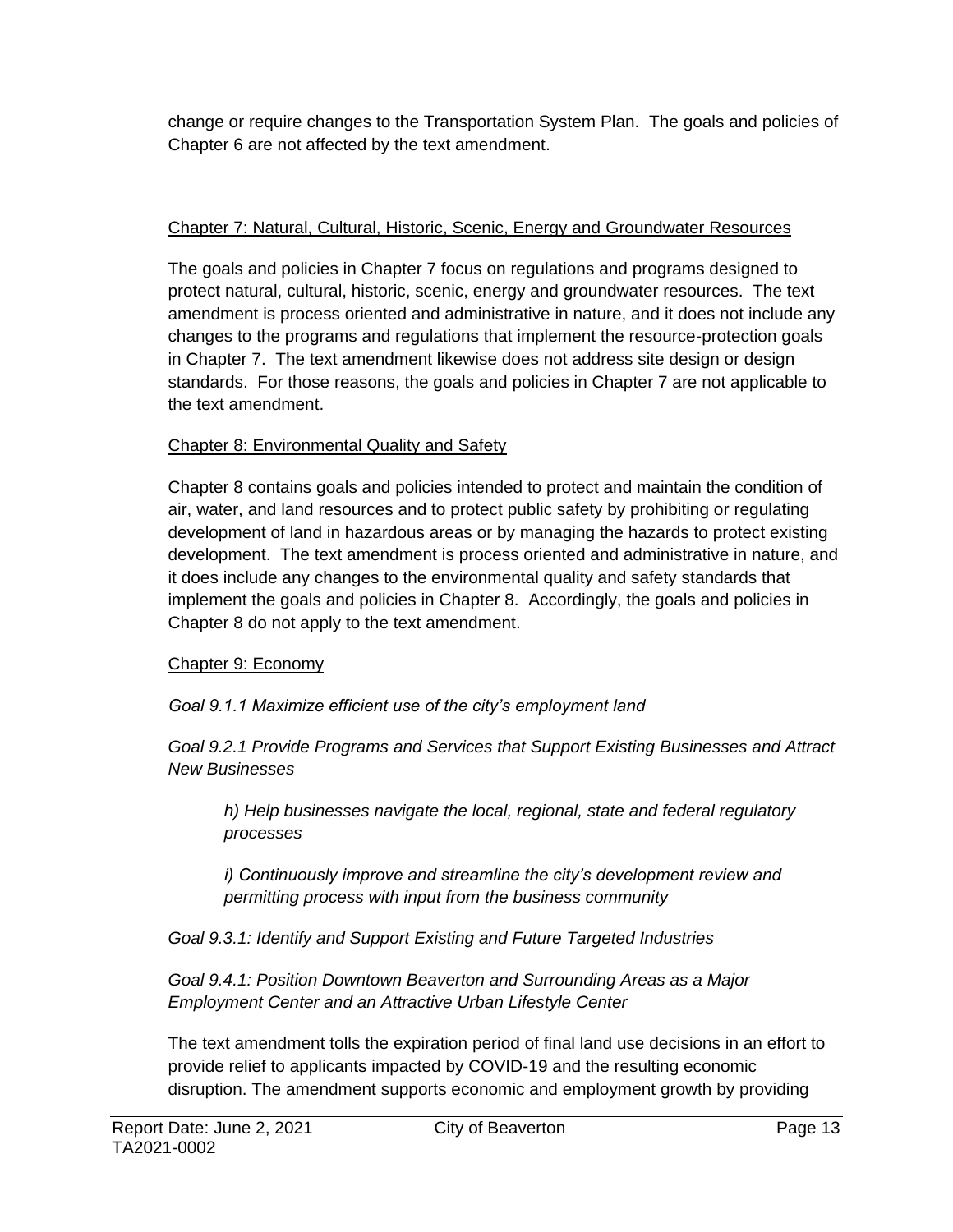greater flexibility for applicants who may find it taking longer to secure financing and initiate and continue construction during the economic uncertainties created by COVID-19.

Without the options provided by this text amendment, some previously approved projects and some currently pending approval will not be able to be completed within the current code's deadlines. The time delay and additional costs associated with reviewing these projects through either an extension request or a second time through a subsequent land use review procedure decrease the feasibility that such projects would therefore occur. Such reviews also divert staff resources from new projects. Without the relief provided by this amendment, the City's ability to weather the impending economic downturn will be further hampered. This relief for economic activities is vital for supporting prosperity and equitable access to employment opportunities.

#### Chapter 10: Community Health

The goals and policies in Chapter 10 are intended to provide choices to Beaverton residents related to healthy food, physical activity, healthy environment, access to health care, and social safety net. The text amendment is administrative in nature and does not planning decisions and programs regarding community health. For that reason, the goals and policies in Chapter 10 do not apply to the text amendment.

**Conclusion:** Therefore, staff finds the amendment meets the criterion for approval.

## **Section 40.85.15.1.C.5**

*The proposed text amendment is consistent with other provisions within the City's Development Code*.

### FINDING:

The text amendment tolls the expiration period for final land use decisions for a limited time period. The proposed change does not create conflicts with any other provisions of the Code.

**Conclusion:** Therefore, staff finds the amendment meets the criterion for approval.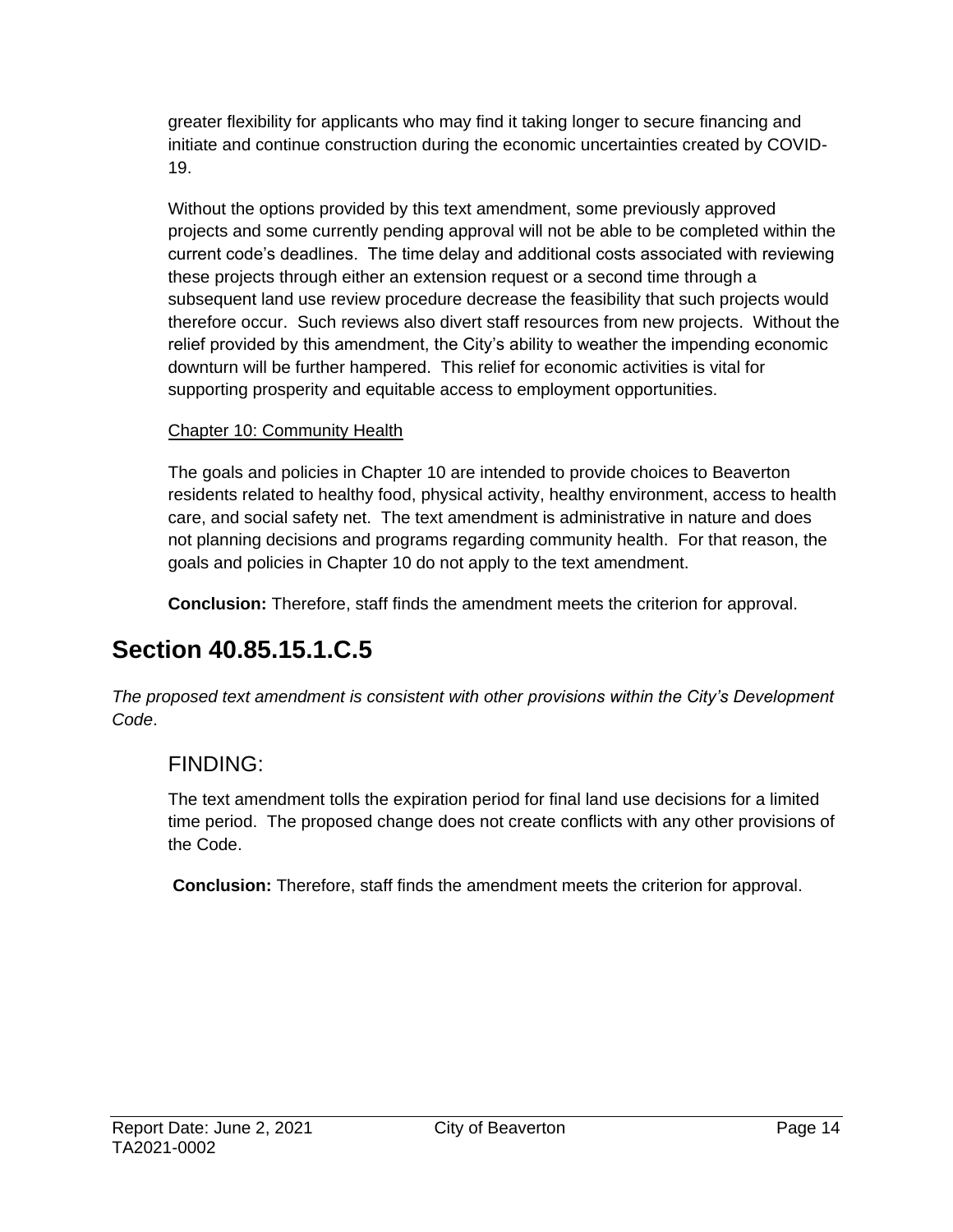## **Section 40.85.15.1.C.6**

*The proposed amendment is consistent with all applicable City ordinance requirements and regulations.* 

### FINDING:

The text amendment tolls the expiration period for final land use decisions for a limited time period. The proposed amendment does not conflict with existing provisions of the City ordinance requirements and regulations.

**Conclusion:** Therefore, staff finds the amendment meets the criterion for approval.

## **Section 40.85.15.1.C.7**

*Applications and documents related to the request, which will require further City approval, shall be submitted to the City in the proper sequence.*

### FINDING:

There are no other applications or documents related to the text amendment that will require further City approval.

**Conclusion:** Therefore, staff finds the amendment meets the criterion for approval

## *Other applicable approval criteria*

As a post-acknowledgement amendment to the City's Code, the proposed text amendment is subject to ORS 197.175(1), which requires that the City demonstrate that the proposed text amendment be consistent with the relevant Statewide Planning Goals. Staff have determined that the following goals apply.

### FINDING:

Goal 1 Citizen Involvement: *To develop a citizen involvement program that ensures the opportunity for citizens to be involved in all phases of the planning process.*

Consistent with procedures outlined in the BDC, notice of the proposed text amendment was sent to all NAC chairs, the Chair of the BCCI, Washington County's Department of Land Use and Transportation, and the Department of Land Conservation and Development. Copies of the hearing notice were posted at City Hall and the City Library, and published in the newspaper, consistent with Type 4 noticing requirements. A notice was also posted on the city's website. Staff finds that the City has provided adequate notice and opportunity for public involvement. Therefore, the text amendment is consistent with Goal 1.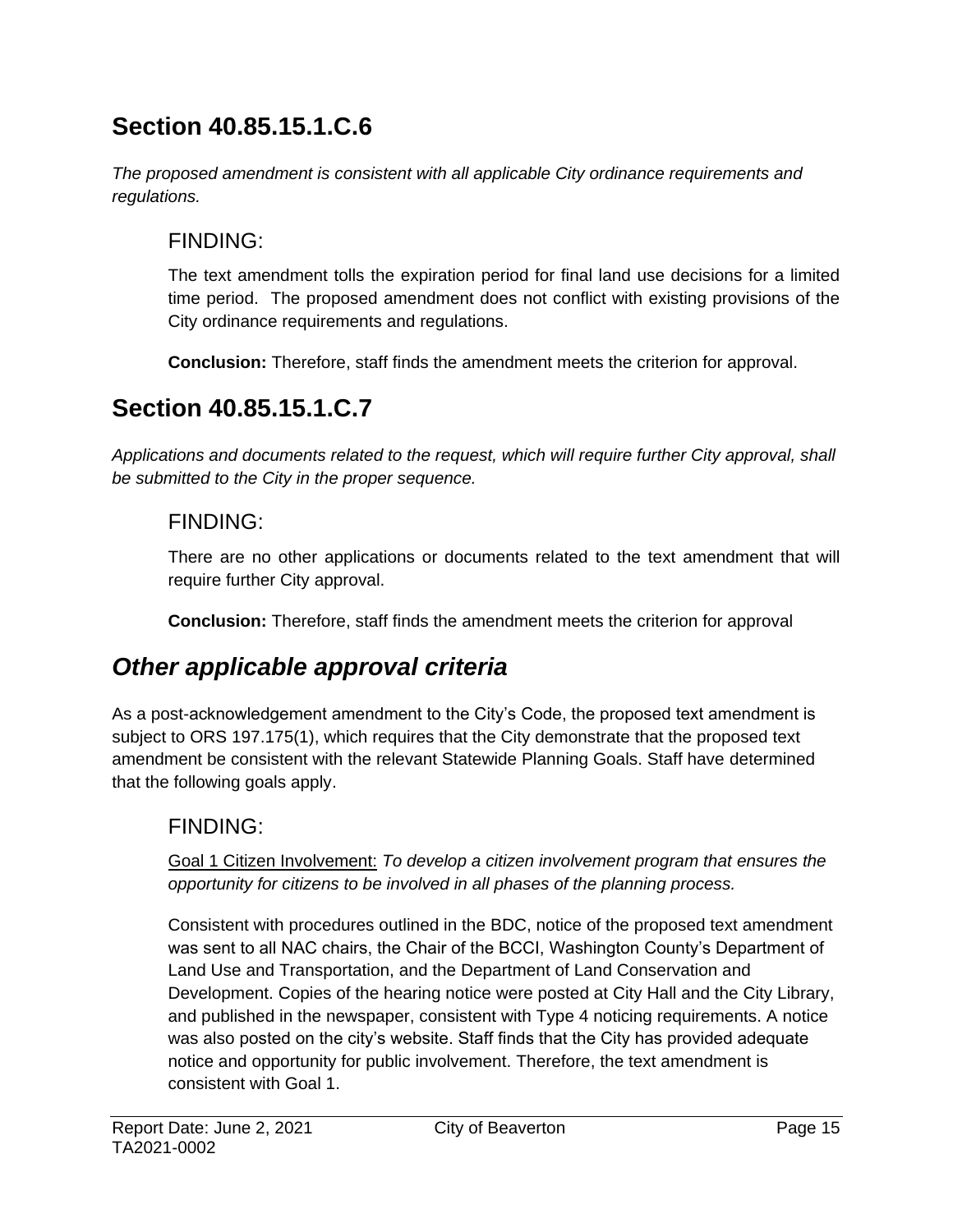Goal 2 Land Use Planning: *To establish a land use planning process and policy framework as a basis for all decisions and actions related to use of land and to assure an adequate factual basis for such decisions and actions.*

Changes to the BDC require a Type 4 review process, which includes noticing and a public comment period, prior to a hearing before the Planning Commission. The hearing is open to the public and includes an opportunity to receive public testimony. At the conclusion of the hearing, the Planning Commission can continue the hearing to a later date, keep the record open for more information or make a recommendation to the City Council, the ultimate decision-making authority. Prior to adoption of the any text amendments, the City Council will consider all the evidence in the record, including any testimony provided at the Planning Commission hearing and any recommended changes to the proposal.

Staff finds that the proposed text amendment fits within the established process and framework. Furthermore, the findings contained within this report establish an adequate factual basis for the proposal. Therefore, the text amendment is consistent with Goal 2.

Goal 5. Open Space, Scenic and Historic Areas, and Natural Resources. *To protect natural resources and conserve scenic and historic areas and open spaces.*

The text amendment does not involve map changes, and the proposed Code change does not affect current regulations that apply to designated nature resources, scenic and historic areas, or open spaces. The proposed amendment will not have a negative impact on open space, scenic and historic areas, or natural resources. Therefore, the text amendment is consistent with Goal 5.

Goal 6 Air, Water and Land Resources Quality: *To maintain and improve the quality of air, water and land resources of the state.*

The proposed text amendment is procedural in nature and does not modify regulations pertaining to the quality of air, water, or land resources quality of the state. Therefore, the text amendment is consistent with Goal 6.

#### Goal 7. Areas Subject to Natural Disasters and Hazards. *To protect people and property from natural hazards.*

The proposal will not expose people to additional hazards because the text amendment does not include amendments to any programs or regulations that implement floodplain or landslide hazard policies. The text amendment concerns the land use review procedural requirements. Floodplain and landslide hazard regulations would continue to apply to any development also subject to the text amendment. Therefore, there is no impact on Goal 7.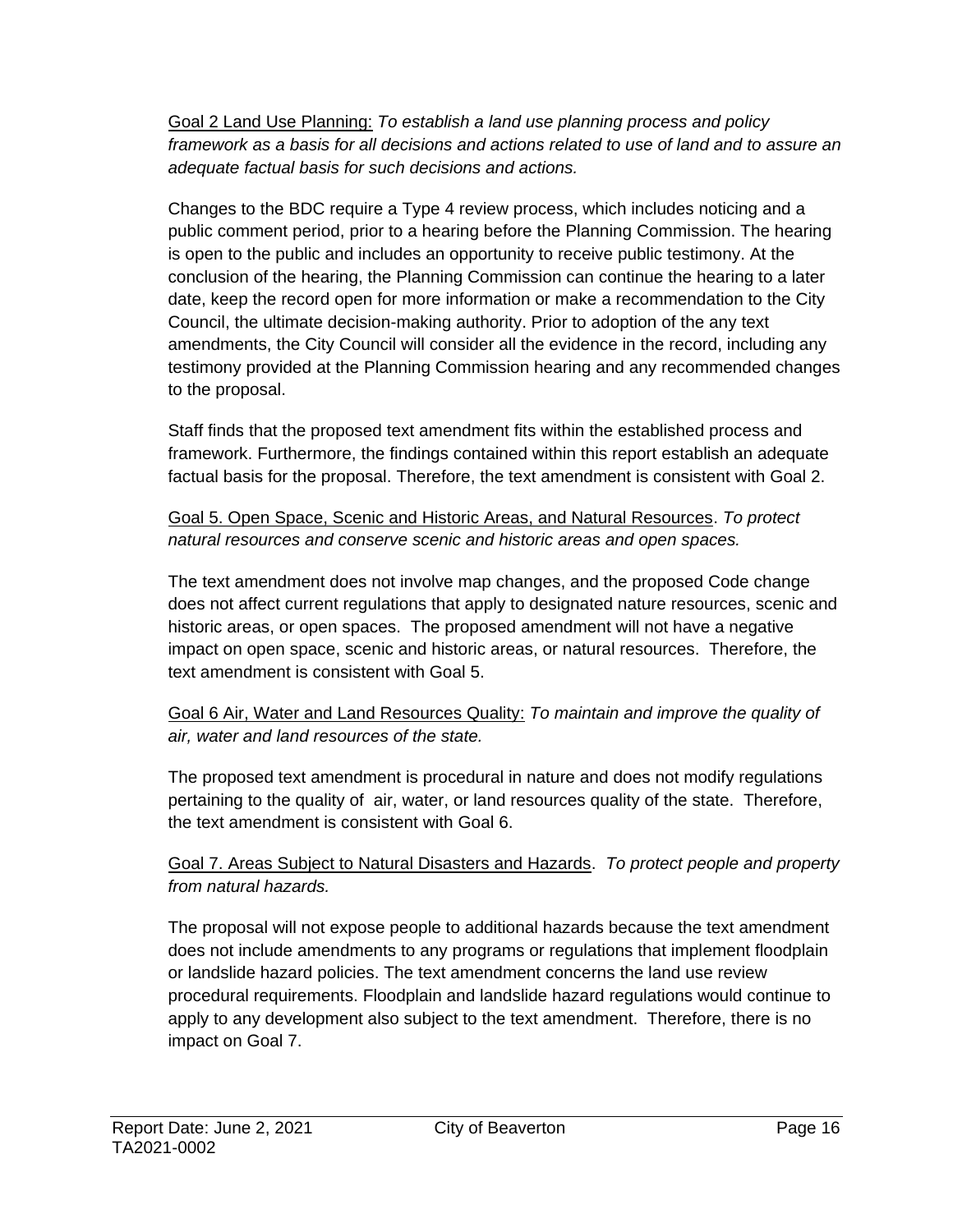Goal 8. Recreational Needs. *To satisfy the recreational needs of the citizens of the state and visitors and, where appropriate, to provide for the siting of necessary recreational facilities including destination resorts.*

Goal 8 focuses on the provision of destination resorts. However, it does impose a general obligation on the City to plan for meeting its residents' recreational needs: "(1) in coordination with private enterprise; (2) in appropriate proportions; and (3) in such quantity, quality and locations as is consistent with the availability of the resources to meet such requirements." The text amendment does not affect land designated as open space for recreation use nor development standards or regulations. Therefore, there is no impact on Goal 8.

Goal 9 Economy of State: *To provide adequate opportunities throughout the state for a variety of economic activities vital to health, welfare, and prosperity of Oregon's citizens.*

Goal 9 requires cities to consider economic activities vital to the health, welfare, and prosperity of Oregon's citizens. Comprehensive plans for urban areas are required to include, among other things: an analysis of economic patterns, potentialities, strengths, and deficiencies; policies concerning economic development; and land use maps that provide for at least an adequate supply of sites for a variety of industrial and commercial uses. The Comprehensive Plan demonstrates compliance with Goal 9. Land needs for a variety of industrial and commercial uses are identified in the 2015 Economic Opportunities Analysis (EOA).

The text amendment provides flexibility to deadlines during the land use review process. The amendment is intended to grant some measure of relief to applicants affected by the COVID-19 pandemic during a time of economic uncertainty in the development market.

Without the relief provided by these amendments, some previously approved projects and some currently pending approvals will not be completed within the current Code's deadlines. The time delay and additional costs associated with reviewing projects through either an extension request or a second time through a subsequent land use review procedure decreases the feasibility that such projects would therefore occur. This relief offered by this text amendment is important for the health, welfare, and prosperity of Oregon's citizens.

#### Goal 10 Housing: *To provide for the housing needs of the citizens of the state.*

Beaverton's Housing Needs Analysis (HNA) was published in October 2015. It demonstrated a need for all housing types in the 20-year period ending in 2035. This was true both for the current Beaverton city limits as well as the city limits plus the assumed urban service area, which is an area where it is assumed Beaverton will provide governance in the future. The state Department of Land Conservation and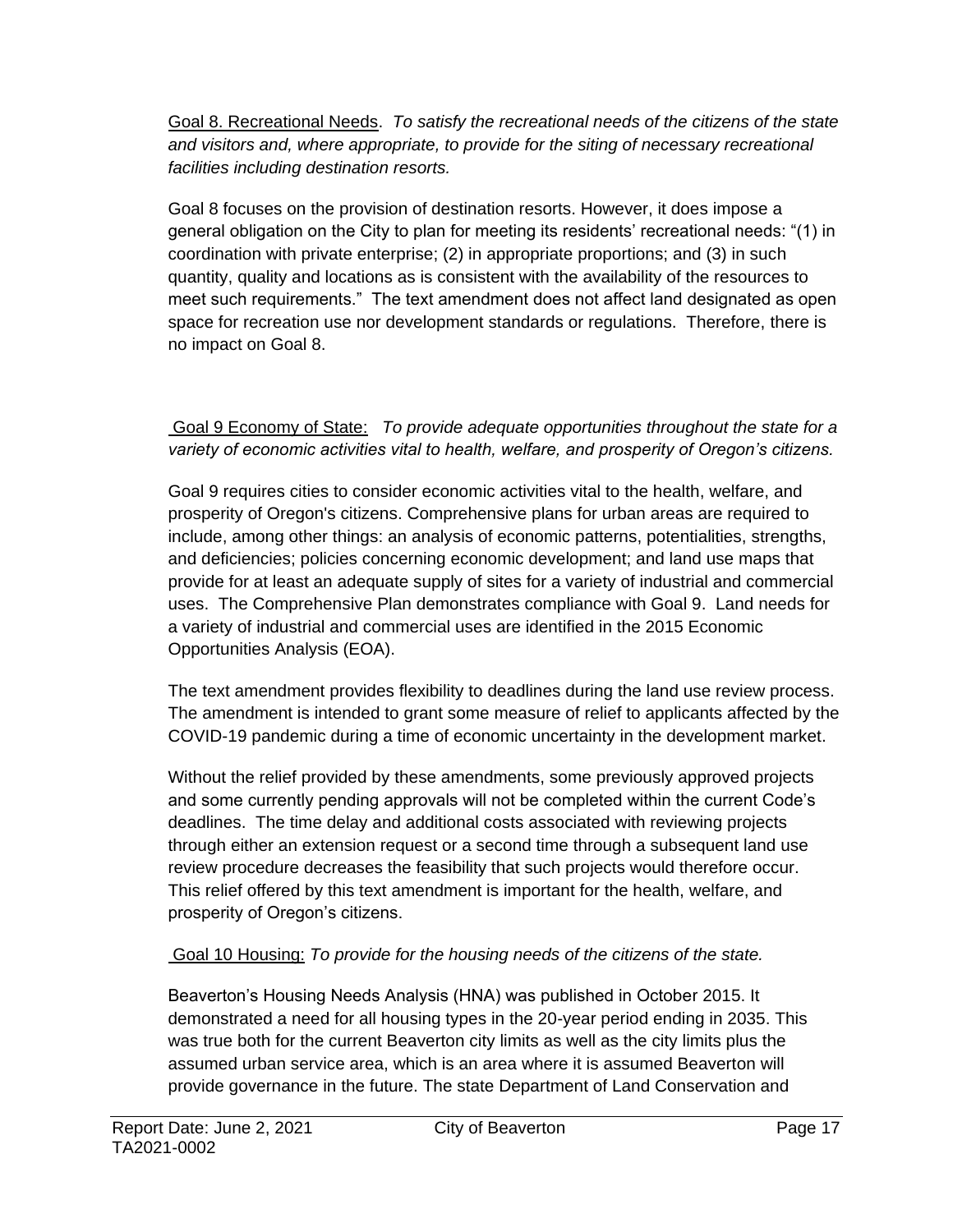Development (DLCD) found it to be consistent with the requirements of Statewide Planning Goal 10.

Based on the findings in Beaverton's Housing Strategies Report in Volume II of the Comprehensive Plan, which includes the city's Buildable Lands Inventory and Housing Needs Analysis, Beaverton updated its Comprehensive Plan's Housing Element and Land Use Element to address the identified housing needs. DLCD also found these Comprehensive Plan changes consistent with the Statewide Planning Goals.

The proposed text amendment is intended to toll the expiration periods for final land use decisions during a specified period will and does not alter the potential for any property to be developed with housing, nor does it alter regulations governing design and construction of housing. As stated above in response to the goals and policies in Chapter 4 (Housing) of the Comprehensive Plan, the proposal will not negatively impact the ability of the City to meet its share of the housing needs.

Goal 11. Public Facilities and Services. *To plan and develop a timely, orderly, and efficient arrangement of public facilities and service to serve as a framework for urban and rural development.*

Statewide Planning Goal 11, Public Facilities, requires cities to adopt and update public facilities plans. Public facilities plans ensure that urban development is guided and supported by types and levels of water, sewer and transportation facilities appropriate for the needs and requirements of the urban areas to be serviced, and that those facilities and services are provided in a timely, orderly and efficient arrangement. As noted above in response to the goals and policies in Chapter 5 (Public Facilities and Services) of the Comprehensive Plan, the proposal will not impair the City's ability to provide the necessary services.

#### Goal 12 Transportation*: To provide and encourage a safe, convenient and economic transportation system.*

The text amendment does not, by itself, authorize any additional development and therefore will not have a negative effect on the transportation system of the City or surrounding area. As stated above, the proposal is consistent with the goals and policies in Chapter 6 (Transportation) of the Comprehensive Plan.

#### Goal 13 Energy Conservation: *To conserve energy.*

The proposed text amendment does not adopt or amend a local energy policy or implementing provision. The focus of the amendments is to provide more procedural deadline flexibility for land use review applicants. The amendment does not change any site or building development standards. The proposed amendment is consistent with this goal as it does not change the policy or intent of any of the existing regulations